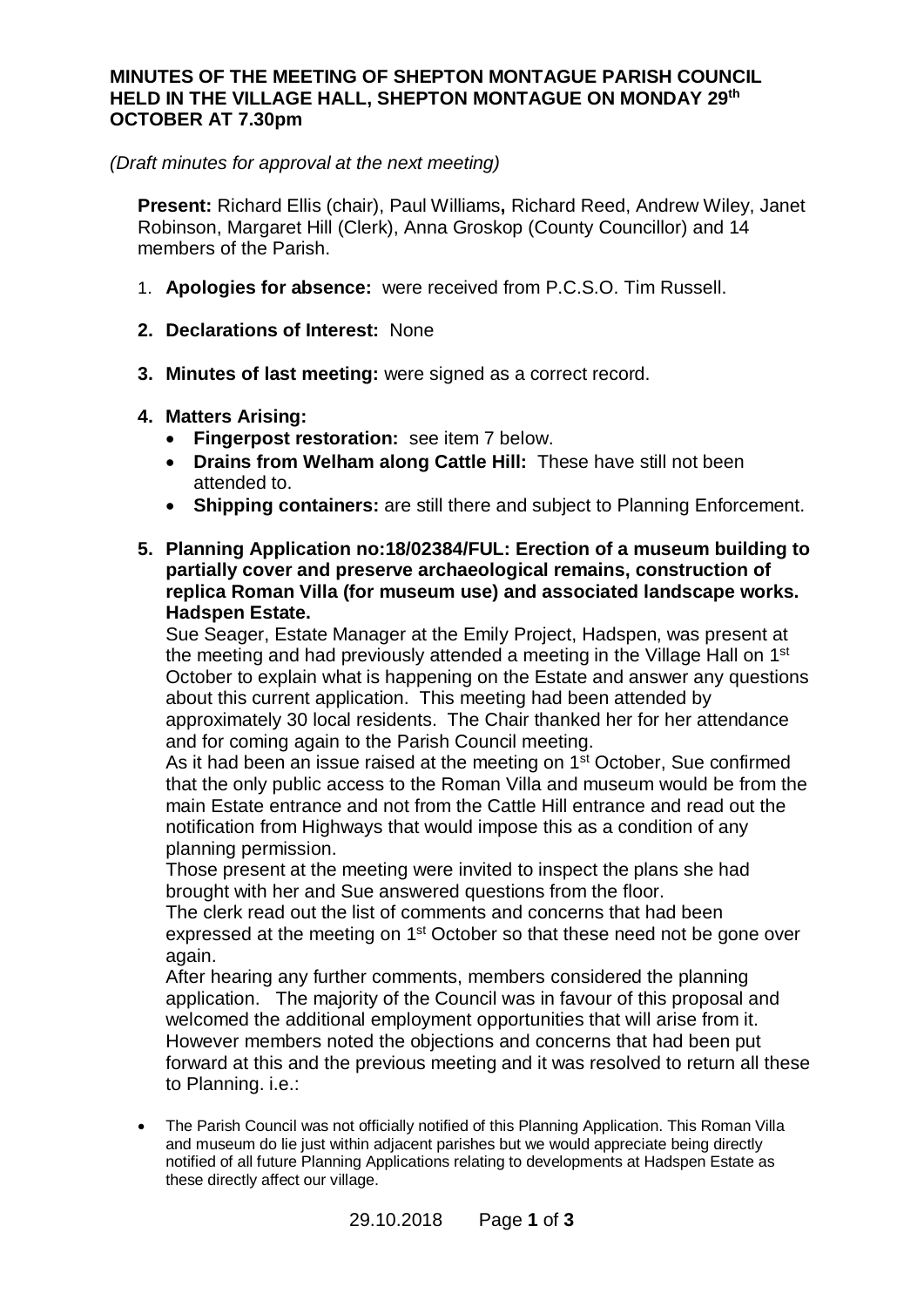- The Roman Villa itself: this is a huge building and will be significant in a previously green landscape. In terms of its size, design and materials to be used it will be completely out of keeping with the local surroundings. It was felt that there has been a move away from the original proposal to reinstate the former gardens as an attraction for visitors towards something more of a theme park, out of place in this rural area. Although there is to be considerable planting around it, the villa will still be visible from Cattle Lane, bringing unwanted cars to view it.
- · Council requests that should this application to build the replica villa be allowed, and should it cease to be used as a museum in the future, then conditions be placed on this building so that it cannot be converted or developed for any other use at a later date.
- · Increased traffic and nuisance in the village: Although every effort is being made to make visitors to the Estate arrive at the main entrance at the top of Cary Edge Lane via the (to be) signed route, some will inevitably choose to ignore all directions and drive through the village. Similarly, although the exit is being designed to promote a left turn towards the main road, it will still be possible to turn right and exit via this narrow lane and through the village. exacerbating the existing traffic nuisance currently experienced. Council requests '*No Access to Hadspen/Emily Estate'* signs at the appropriate junctions to deter motorists from driving through the village.\*\*
- · Parking provision: Inevitably visitors will try to park on the lane or in the village should the carpark be full. With each additional attraction on the Estate, this becomes more likely.
- · Construction traffic: Although public access is to be restricted to the main entrance, construction traffic will be using the entrance on Cattle Hill for the next two years whilst this development is taking place.
- · Continual Development: There is a 'Will it ever end?' feeling in the village as one development is proposed after another, each adding to local concerns about visitor numbers, traffic and parking and having a negative impact on the very nature of Shepton Montague village.

\*\*It was suggested that Cary Edge Lane should be made one-way to prevent visitors exiting the Hadspen Estate through the village but this would require the bus service to be re-routed and would cause problems for agricultural vehicles in accessing the fields.

A further issue raised at the meeting on 1<sup>st</sup> October was the lack of communication and Paul Williams explained that in order to keep villagers informed about developments at Hadspen and other matters, a flyer was being distributed throughout the village encouraging people to sign up for alerts on the village website. Also, the clerk would add Pitcombe to the list of Parishes for which she receives weekly Planning information.

6. **Accidents on B3081, Stoney Stoke:** Paul Williams said that there had been three car accidents in the last month on the bends on the B3081 in Stoney Stoke. Nobody was killed though cars were overturned. Each time the road had to be closed. He suggested that an additional chevron on the bend outside Park Wall cottage (on the right coming from the Bruton direction) might help alert drivers sooner to this right angle bend. Also the striped warning posts need reinstating on the bend outside Manor Barn. **Action:** Clerk to request this from Gary Warren, Highways.